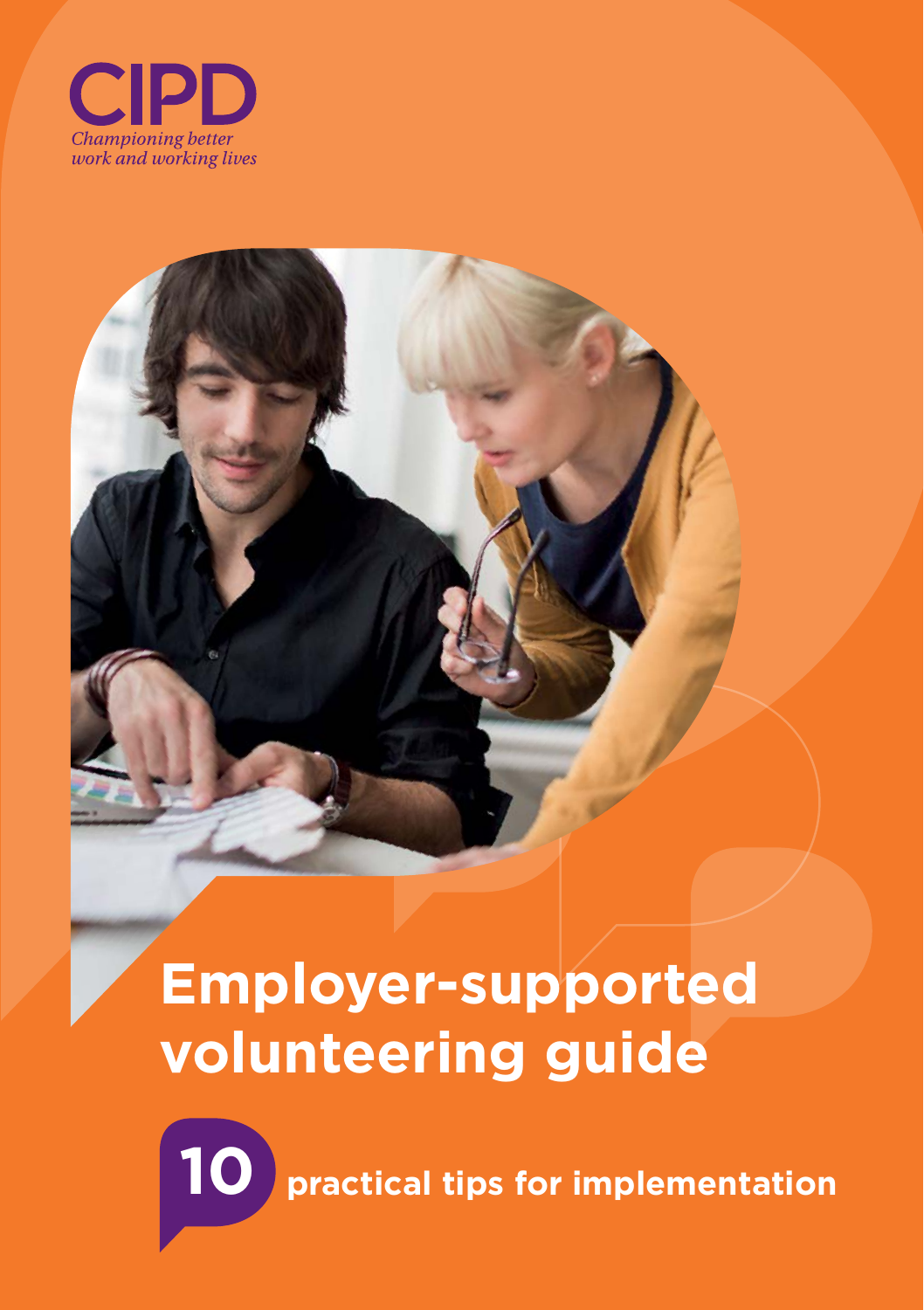At CIPD we believe in the double benefit of volunteering; for the volunteer who develops their skills and the beneficiary who directly benefits from the intervention. Volunteering is a key element of social action, practical action for the benefit of others. As the professional body for HR and people development we are keen to act as a broker of social action opportunities for our members, so that HR professionals can use their unique skills and insights to be a force for good in the world of work. We want every HR professional to get involved in HR social action but also champion this in their own organisations, acting as a catalyst for employee volunteering so it becomes integral to how an organisation is run and managed.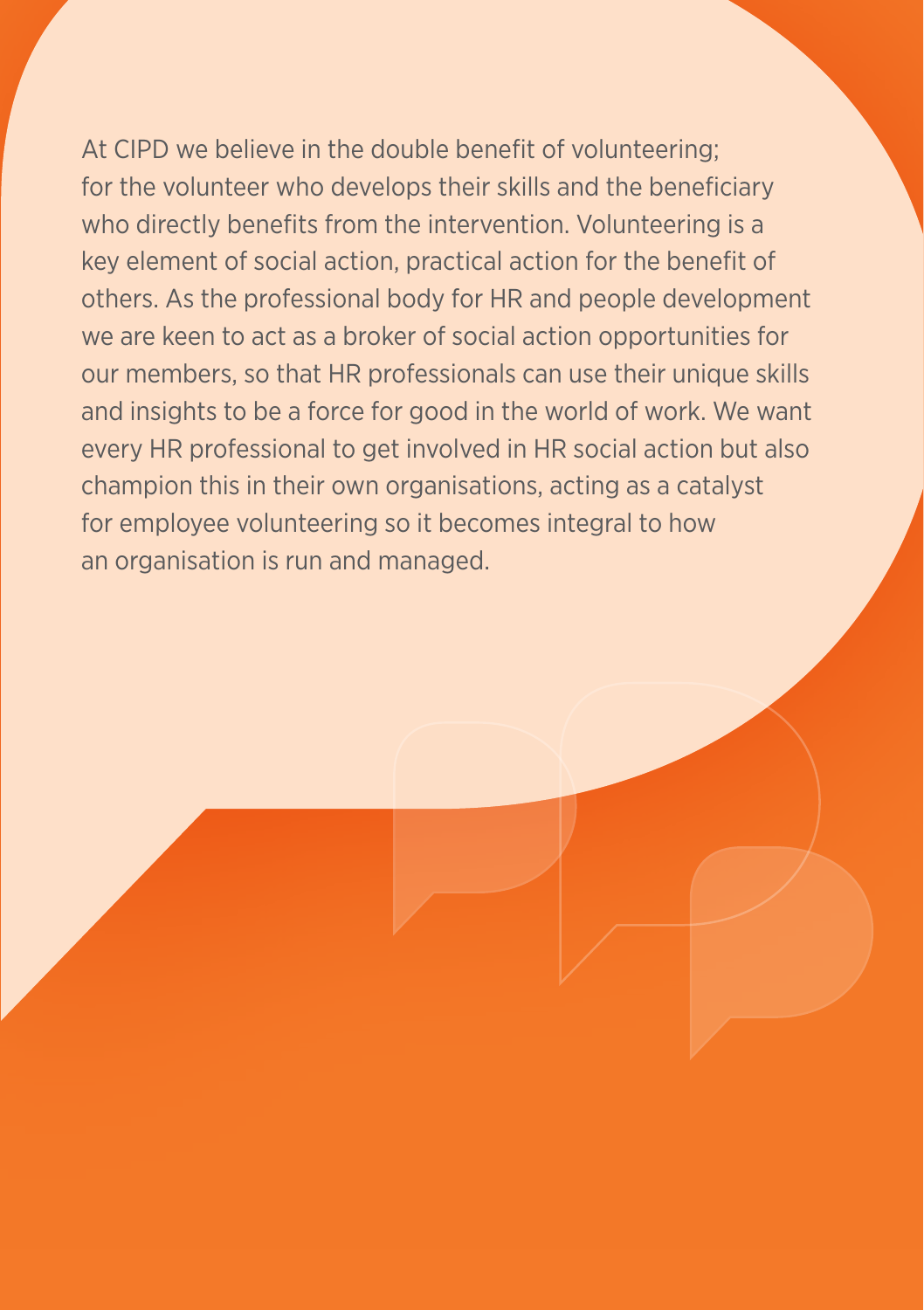### **What is employer-supported volunteering?**

Employer-supported volunteering (ESV) is where the employees of an organisation take paid time off to volunteer during work hours. Employees can choose to use their volunteering time to support a charity or community group of their own choice, or to take up an opportunity provided by their company.

This guide brings together practical tips from employers who have successfully embedded volunteering into their organisations.

**1**

### **Examples of employer-supported volunteering**

### **Short-term opportunities Long-term opportunities**

Careers talk in schools Mentoring

Delivering a workshop

Team challenge

Supporting a charity event, for example a local marathon

School governor

Charity trustee

Befriender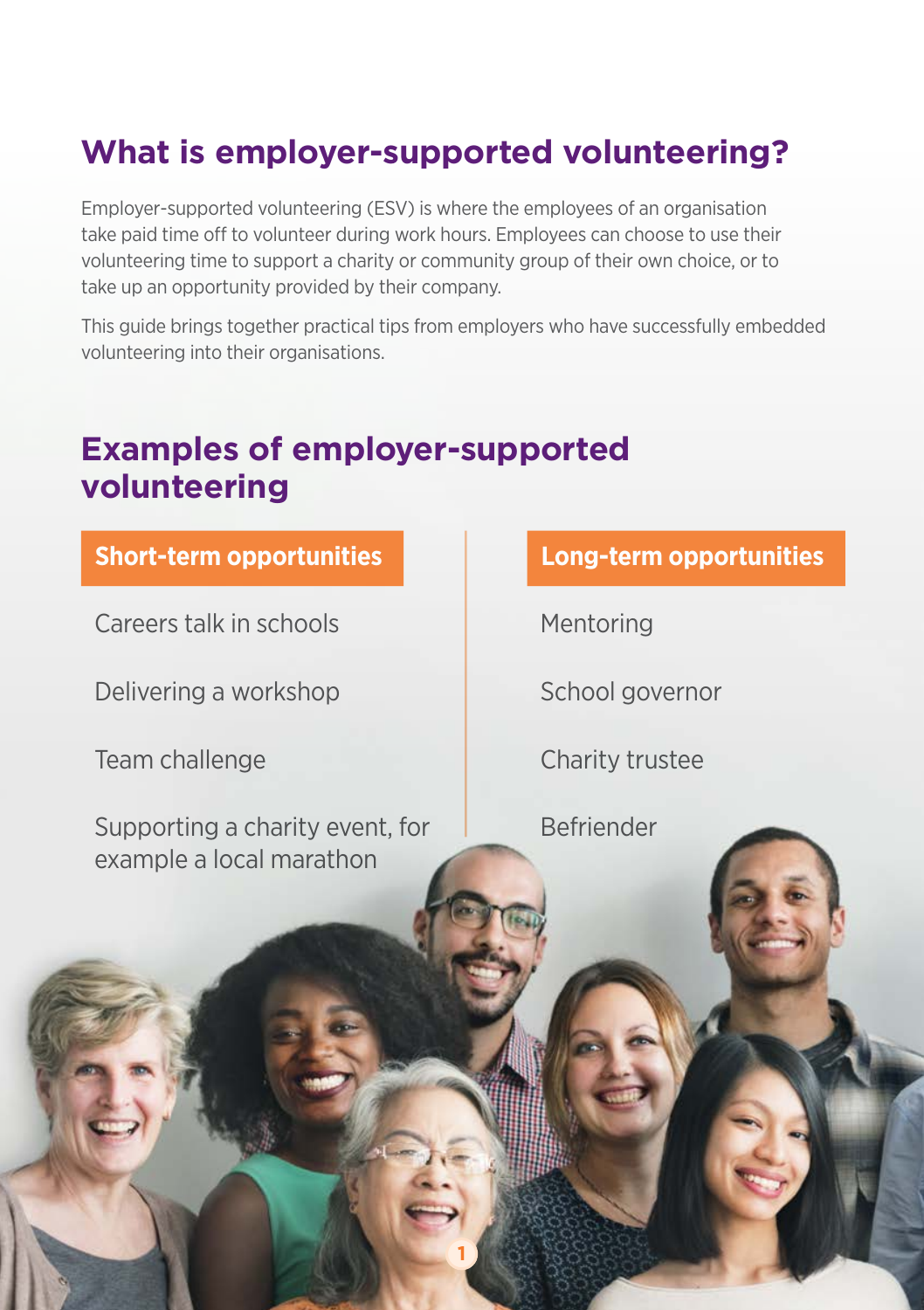The CIPD brokers social action opportunities for members, enabling them to use and develop their HR skills and expertise to support others. This can involve anything from helping schools develop their careers strategy, to supporting returning parents and carers back into work. CIPD employees are also encouraged to get involved, with many taking part in volunteering programmes including Steps Ahead Mentoring and Enterprise Advisers.

### Steps Ahead Mentoring

Steps Ahead is a nationwide mentoring programme run by the CIPD in partnership with Jobcentre Plus (and other partners). It matches volunteer HR professionals with jobseekers from one of three target categories: young jobseekers (18-24), returning parents and carers, and 50+. Mentors form one-to-one mentoring relationships over six to eight meet-ups, and use their skills and expertise in HR to help individuals gain confidence, improve their employability and ultimately find work.

*'All of my mentees have shown a great deal of improvement from where we started to where we are now. It is a very rewarding experience knowing the difference I have made to their lives. I have also gained and improved on a lot of skills through this programme. I have learnt a lot from my mentees throughout the journey.'* 

**Steps Ahead mentor**

### Enterprise Advisers

The CIPD is proud to be working with the Careers and Enterprise Company to recruit volunteers for the Enterprise Adviser network across England. Working directly with schools' leadership teams to develop effective employer engagement plans and careers education strategies, volunteers on the Enterprise Adviser programme help to build connections between schools and local employers, improving the prospects of the young people attending that school. This senior-level volunteering opportunity requires a commitment of one day per month across a full academic year.

*'I am proud to serve as an Enterprise Adviser because I truly believe that empowering young people, unlocking their potential, increasing confidence and improving interpersonal skills can significantly impact their future.'* 

**Enterprise Adviser**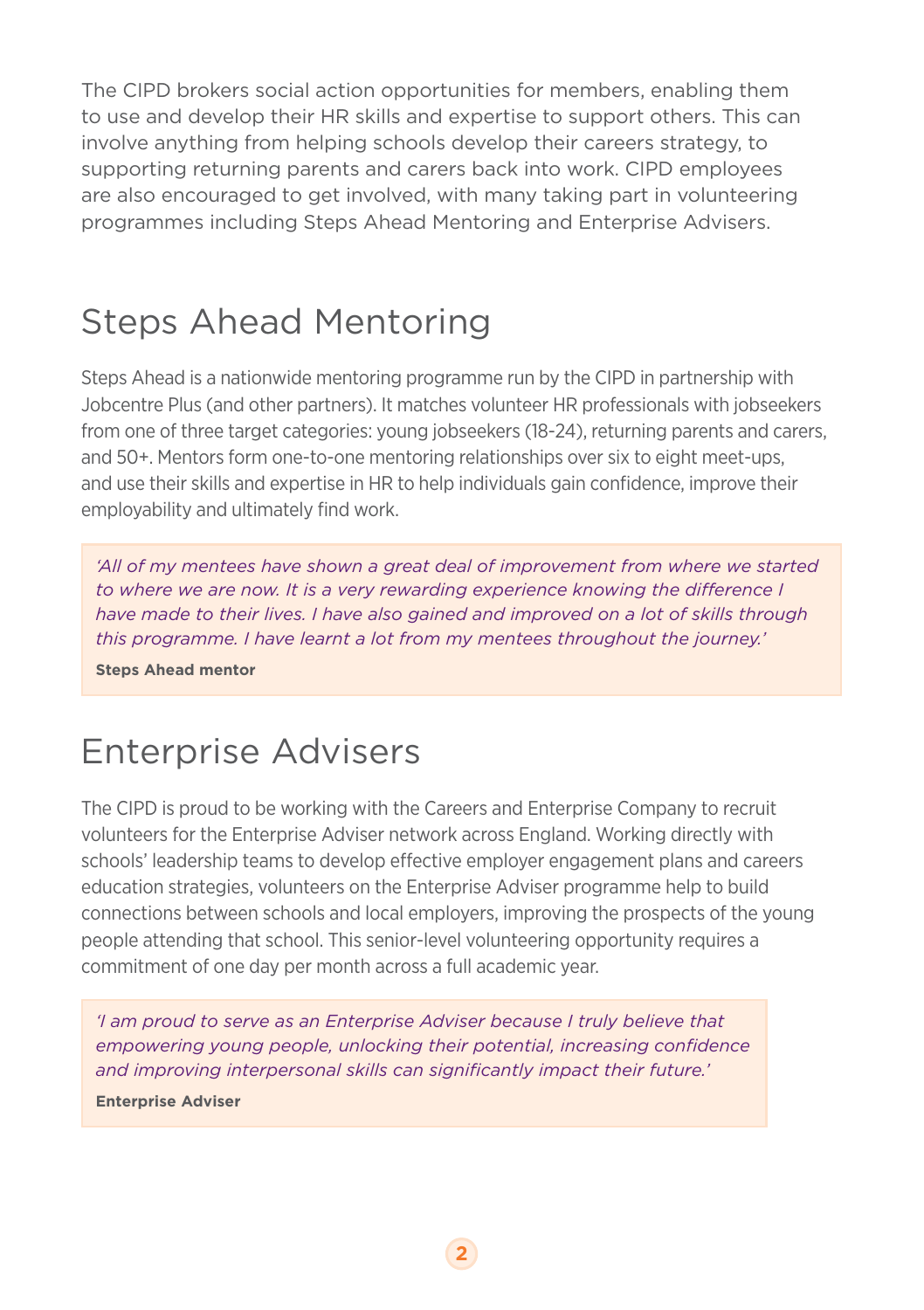### **How individuals and organisations benefit**





**Organisation** employee engagement, brand, reputation



**Society** access to skilled support, increased productivity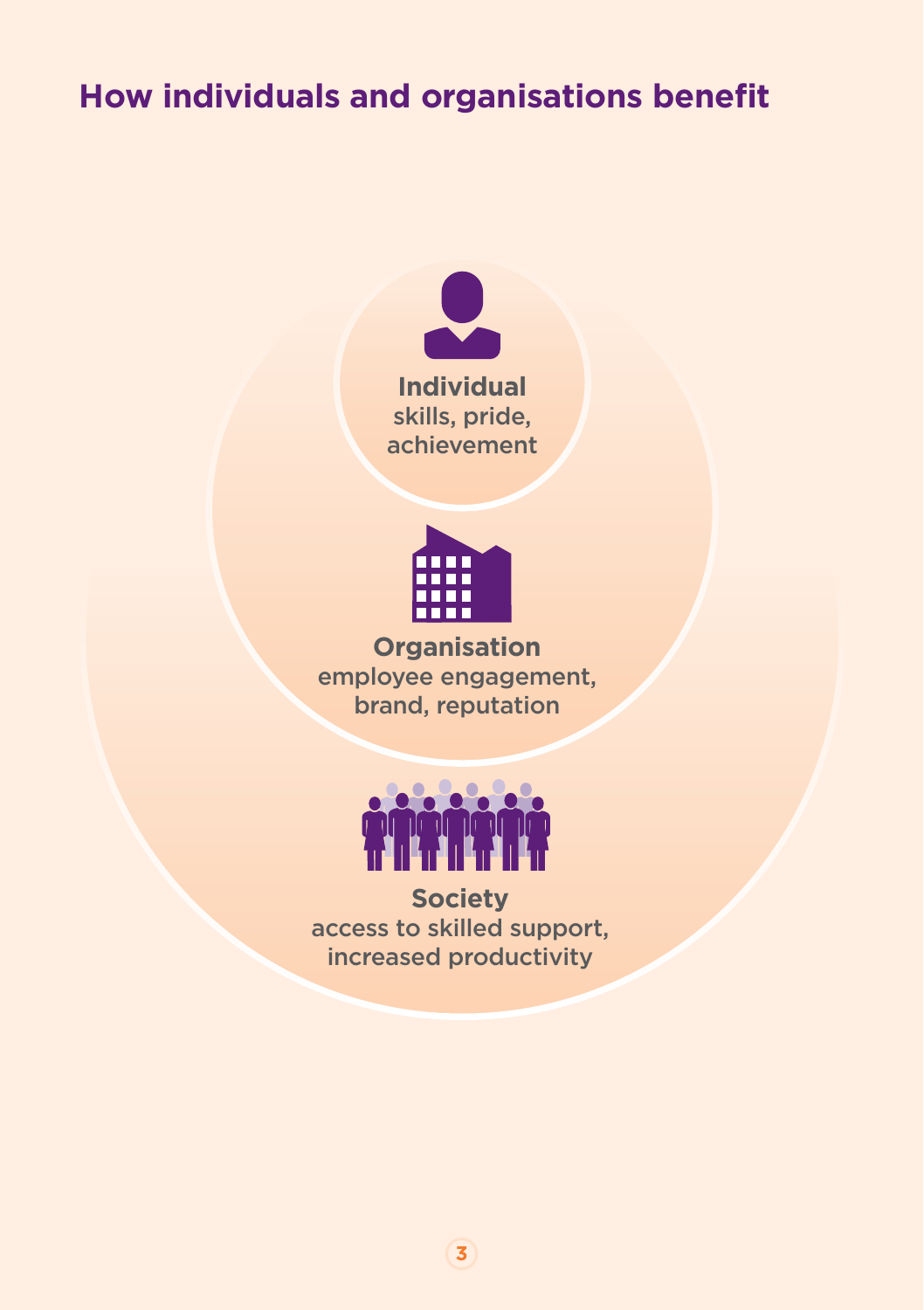### Volunteering



**helps develop skills** – from soft skills such as leadership, communication and presentation skills, to professional skills such as advising businesses and providing *pro bono* support



**is a viable alternative to other forms of employee development** – a development opportunity in the community can be more beneficial than classroom learning and is usually cheaper



**builds employee engagement** - volunteering fosters a sense of pride and satisfaction, and employees are appreciative of being given time off work to support their community



**helps improve brand and reputation** – businesses must contribute to the communities in which they operate in order to be socially responsible

**supports access to skills otherwise inaccessible to community organisations** – many charities and community groups could never afford to pay for the skilled support they receive from the business community.

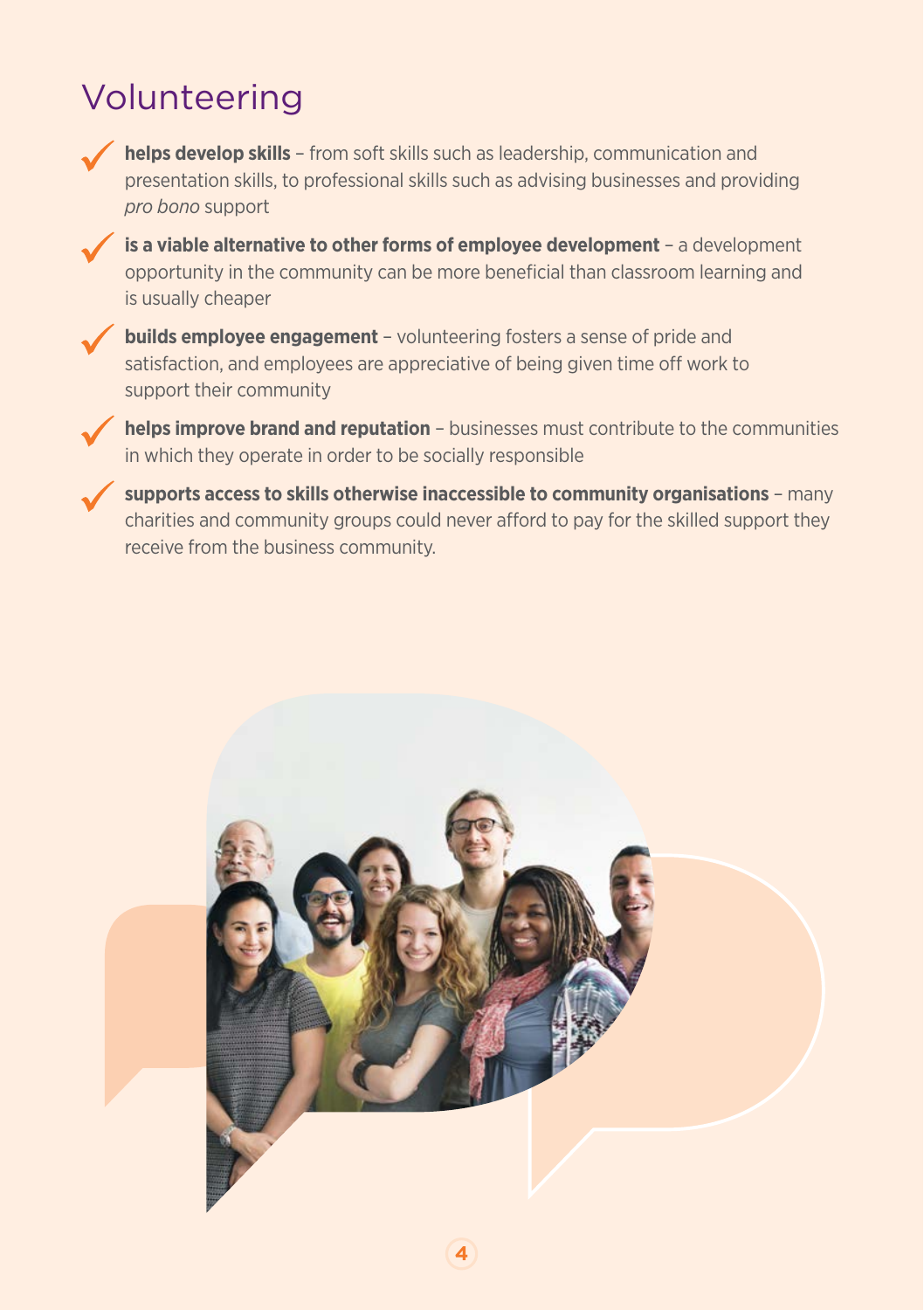**10 practical tips for implementation**

### **1** How will you make an impact?

Consider the charities or community groups you want to support and in which areas you want to focus your volunteering efforts, for example; young people, disability, sports, homelessness, and so on. Many organisations support causes that best align with their vision and values or their core business. This will help you and your employees build a stronger connection with the community. In addition, many organisations recognise that employees have their own preferences and allow them to use their volunteering time to support a charity or community group of their own choice:

*'Our volunteering programme supports social mobility as the majority of departments understand this agenda through their day-to-day work. As a result we attract lots of volunteers from different departments and agencies.'* 

**Nita Murphy, Civil Service Local** 

### **2** How much time will you give your employees to volunteer?

Decide how much volunteering time you will allow staff to take during working hours (in addition to their annual leave). Be sure to have a flexible volunteering policy that enables employees from across your entire business to benefit and get involved. In addition, consider how you will manage and record volunteering leave:

*'Our employees are entitled to three days' paid volunteering leave per year – we have about 30% take-up on that.'* 

**Barbara Strang, Experian**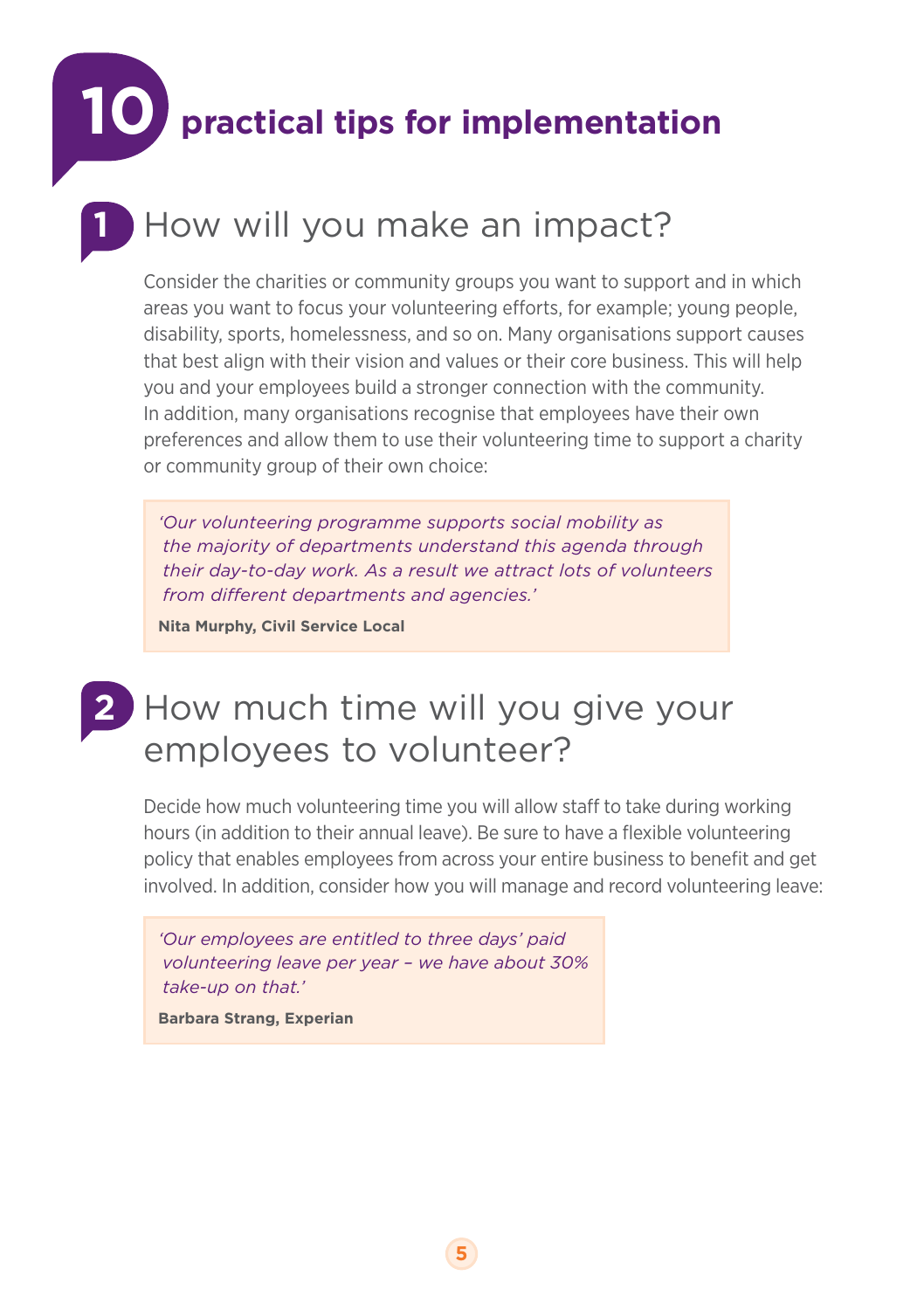# **3** Secure buy-in from the top

Having the genuine and visible support of your leadership or management team for your volunteering programme will help encourage employees to get involved. Get senior employees involved in volunteering and profile their stories:

*'Unless you've got someone championing it higher up in the organisation, it's quite difficult to actually get volunteering off the ground and get it working properly.'*

**Andy Coppins, Nottingham Trent University**

### **4** Use volunteering to boost employee engagement and pride

Having a fantastic volunteering offering is worthless if no one takes part. Boost your participation rates by sharing stories of colleagues who have been involved, outlining the benefits and positive outcomes. Keep communicating about your programme and enlist senior support – if people know it's supported at the top of the organisation, they are more likely to get involved:

*'ESV really boosts our employee engagement. Our staff feel valued, happy and supported as well as having the opportunity to learn and develop new skills. We award prizes and certificates for any outstanding volunteering contributions.'* 

**Sofia Michalopoulou, Tata Consultancy Service**

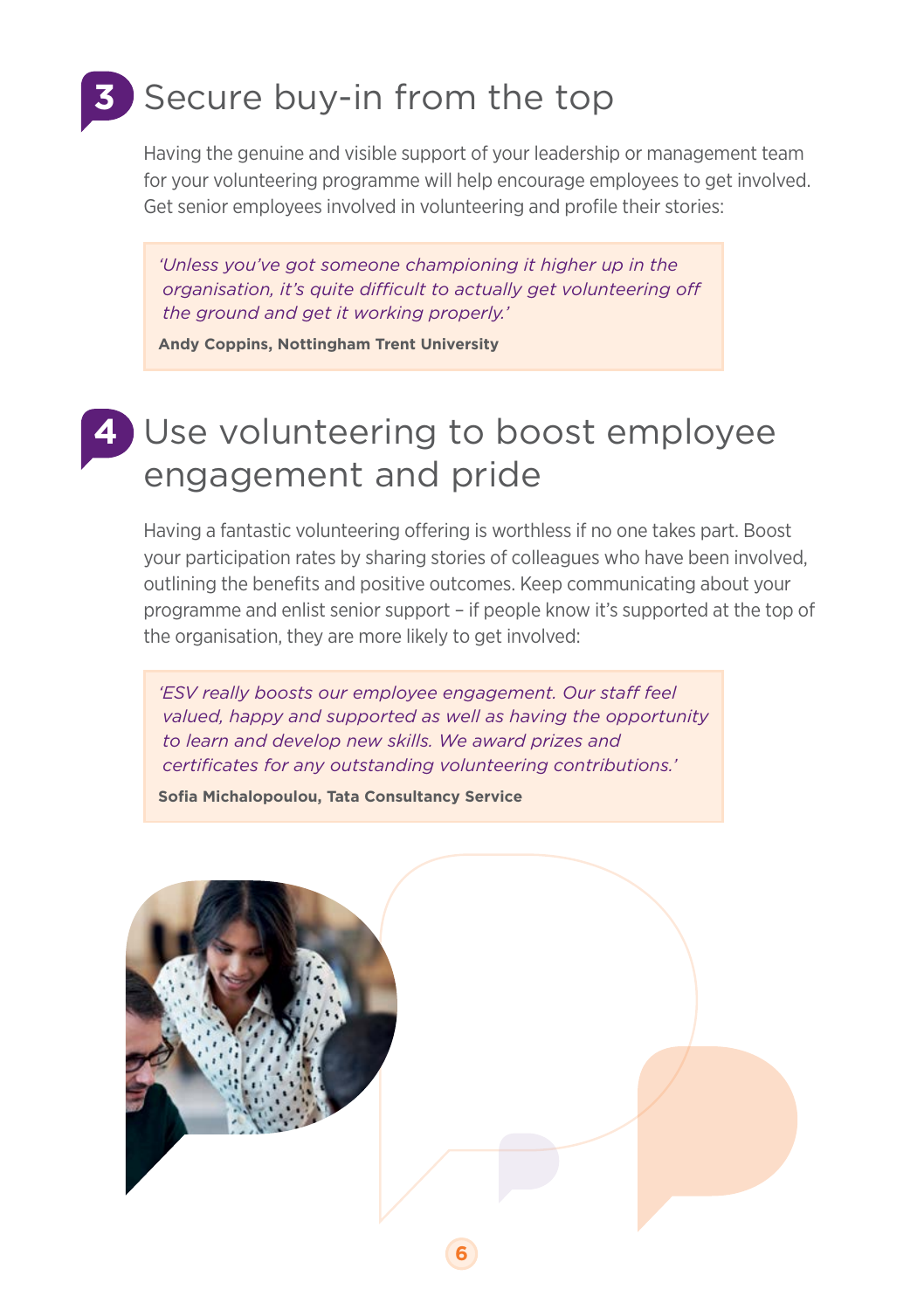### **5** Provide a wide range of opportunities for employees to consider

Employees should have access to a number of opportunities. If you offer a variety of short- and long-term activities, people are more likely to find one that can fit around their work schedule:

*'We have a number of long-term volunteering opportunities ranging from befriending, becoming a charity trustee or a school governor. Some of our senior leadership team members are either on or applying to become charity trustees on boards. This gives them experience of how operating on a board works.'* 

**Peri Thomas, Yorkshire Building Society**

### **6** Align volunteering with your learning and development offering

Volunteering gives people the opportunity to enhance and broaden their skills. It is important to embed these activities into employee development plans so they have a longer-term impact on organisational success. This includes building it into apprenticeships, internships and even work experience placements. Introduce tools that enable staff to understand the link between volunteering and skills development. As a result you will gain a productive and satisfied workforce who are developing new skills on a regular basis:

*'All of our volunteering opportunities are linked to skills development to allow and encourage people to manage their own learning; we have a portal of strategic skills-based volunteering opportunities, so someone looking to develop particular skills such as their presentation skills can search for volunteering opportunities underneath specific areas.'* 

**Louise Smith, Linklaters**

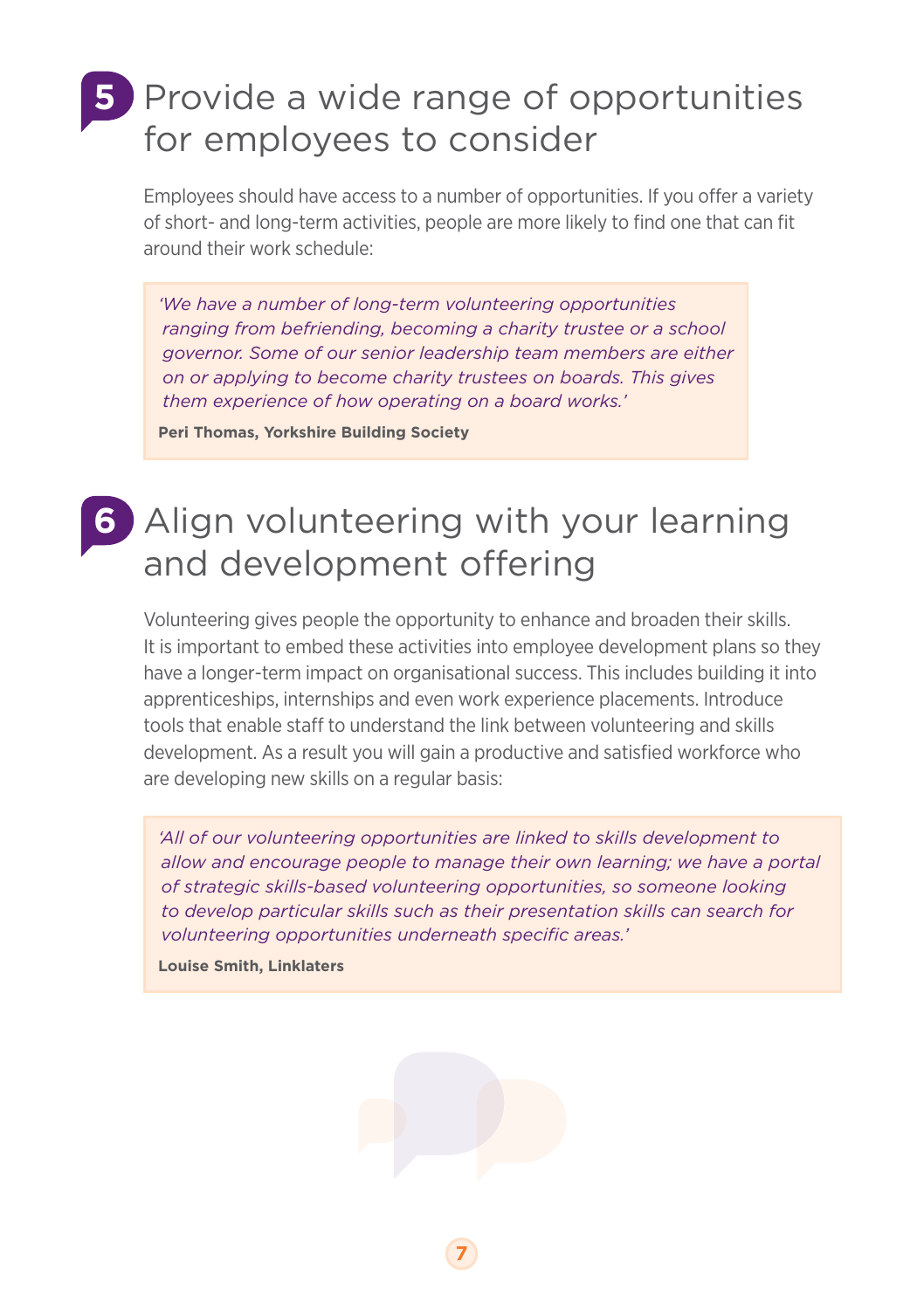# **7** Create a champions network

Setting up and maintaining a network of volunteer or community champions across your organisation is a great way to encourage more take-up for your volunteering programmes. Champions act as ambassadors and help promote your activities, keeping employees up to date with recent developments, and they can help you gather feedback and case studies. Being a champion is also a great development opportunity in itself.

'Our Charity Champions are members of staff situated in cafes; these people *have shown a dedication to volunteering and have put themselves forward. They are the go-to in cafes for any members of staff wanting to know what volunteering opportunities are available. We meet quarterly to share ideas.'*  **Eva Arnaiz, The Breakfast Club**

## **8** Tell the world!

Use a range of communications channels, both internally and externally, to share the successes of your volunteering programmes and stories:

*'At IBM we have a suite of resources, many of which are publicly available. People can record their hours and receive updates and newsletters. They can read about other volunteering stories, to inspire them, or they can get their own story published if they've done something significant.'* 

**Mark Wakefield, IBM**

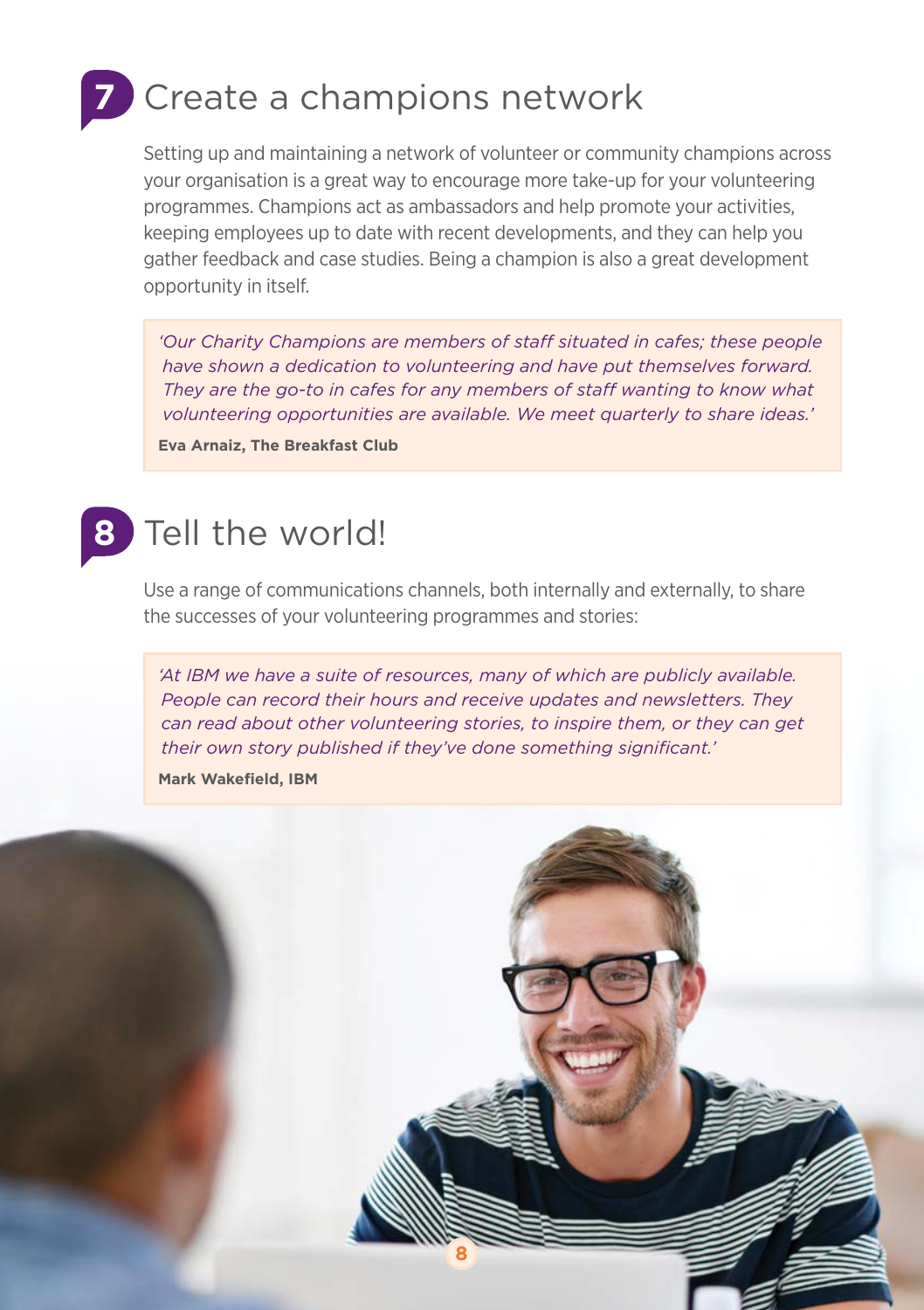### **9** Include social commitment in your recruitment process

An organisation's social commitment has become an important factor for potential candidates. Weaving volunteering into application and recruitment processes can help organisations attract the best candidates:

*'Volunteering is really popular among our staff and it's one of the main reasons why people come and work for us, so for our business it's great for attracting new staff. We have just completed a colleague survey and scored above 90 for our corporate responsibility activities.'* 

**Peri Thomas, Yorkshire Building Society**

#### **10** Feedback, report and review

It is important to ensure that volunteers are given the opportunity to feed back on their experience, to enable you to refine and improve the volunteering programme, or activity.

Recording and reporting volunteering allows you to understand uptake in volunteering and the impact it has made, both within your organisation and the community. You can publish the results in your annual report and use them to help set future targets:

*' Understanding if our employees have had a positive experience is essential for us and our community partners. We use survey monkey to evaluate the success of our team challenges and hold one-to-one discussions with individuals aligned to long-term opportunities. We have a data tool which records all of our global social contributions of time, cash, gifts and STEM reach which is now verified by Bureau Veritas.* 

*Through LBG we adopt a global standard for measuring, benchmarking and reporting on our social contributions and we publish this information in DJSI, our Annual Report and on our website.'* 

**9**

**Debbie Duro, Rolls-Royce**